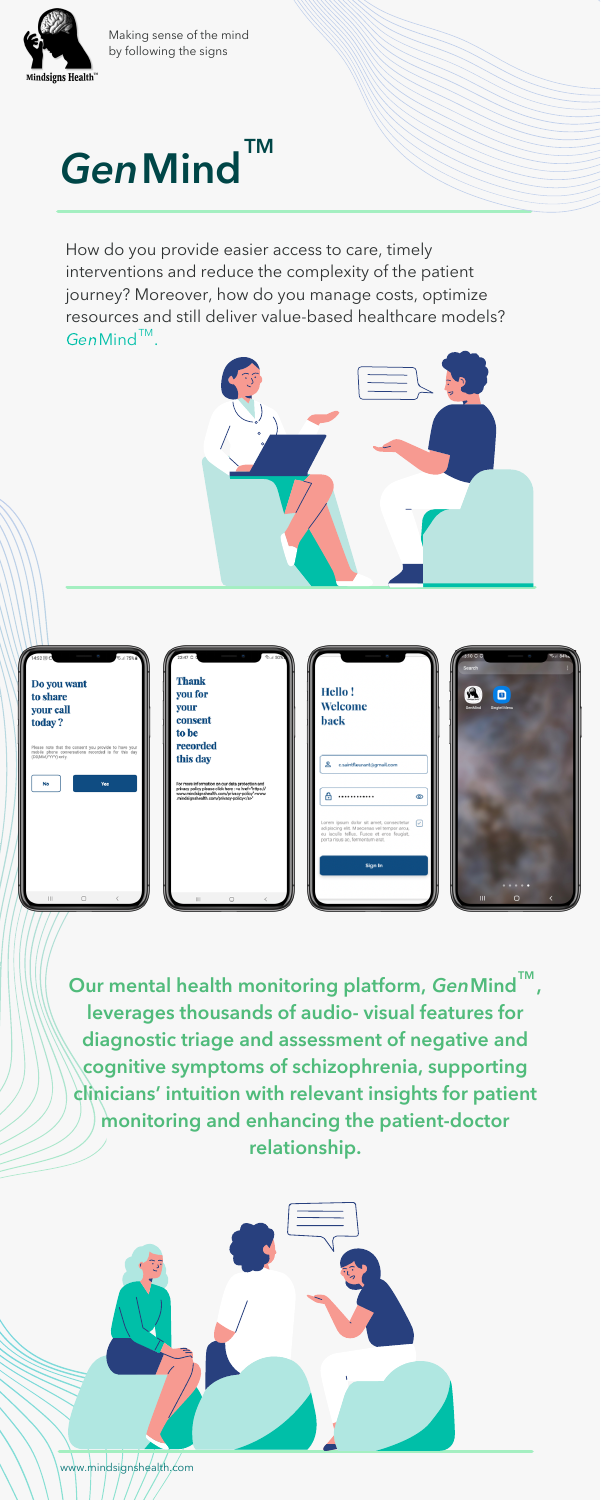#### Lack of evidence-based measurements





### Need to monitor patients between sessions

# Pain Points





#### Limited or no access to care\* Only 50% receive treatment (US)





Increasing shortage of psychiatrists

#### Lack of patient compliance

#### Heavy caseload management





www.mindsignshealth.com

Low access to care and treatment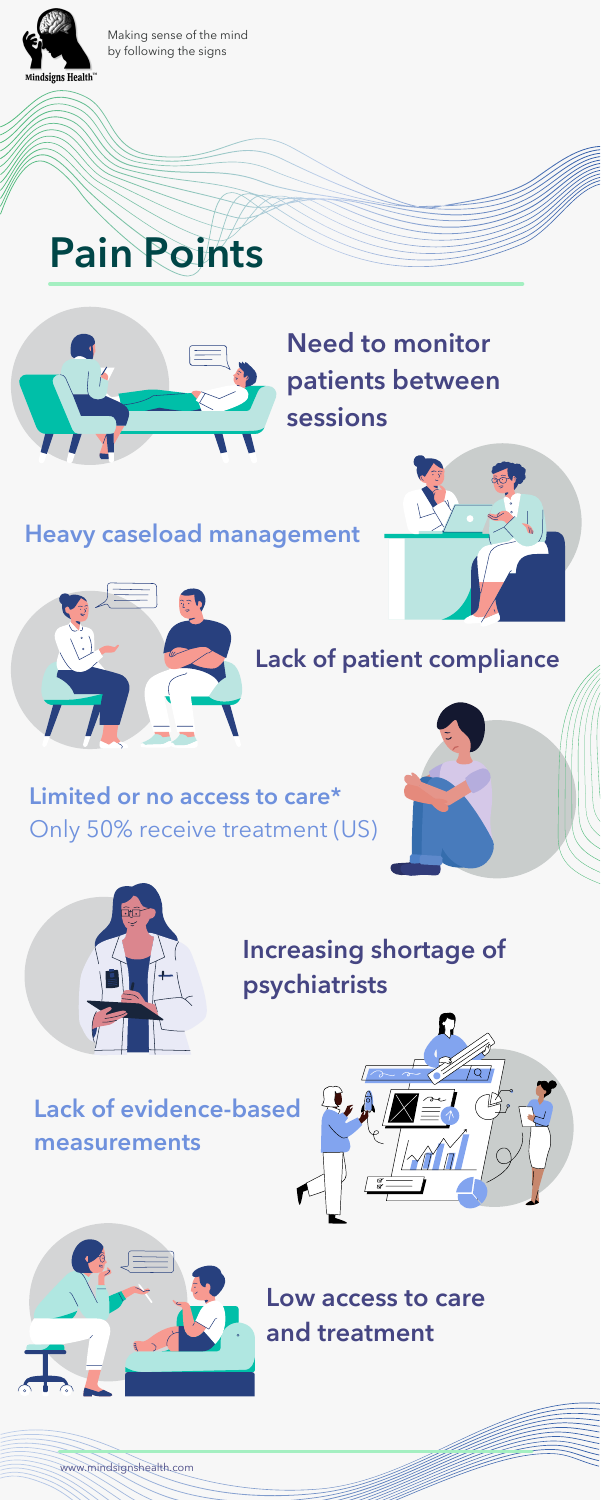# Value Proposition





Focus resources on patient intervention





Remote assessment & monitoring in patient's natural environment

#### Improve treatment adherence & compliance

Enhance the doctorpatient care relationship





www.mindsignshealth.com

Patient centric and cost effective

#### Improve standard of care & outcomes- more frequent assessments



#### At-risk prevention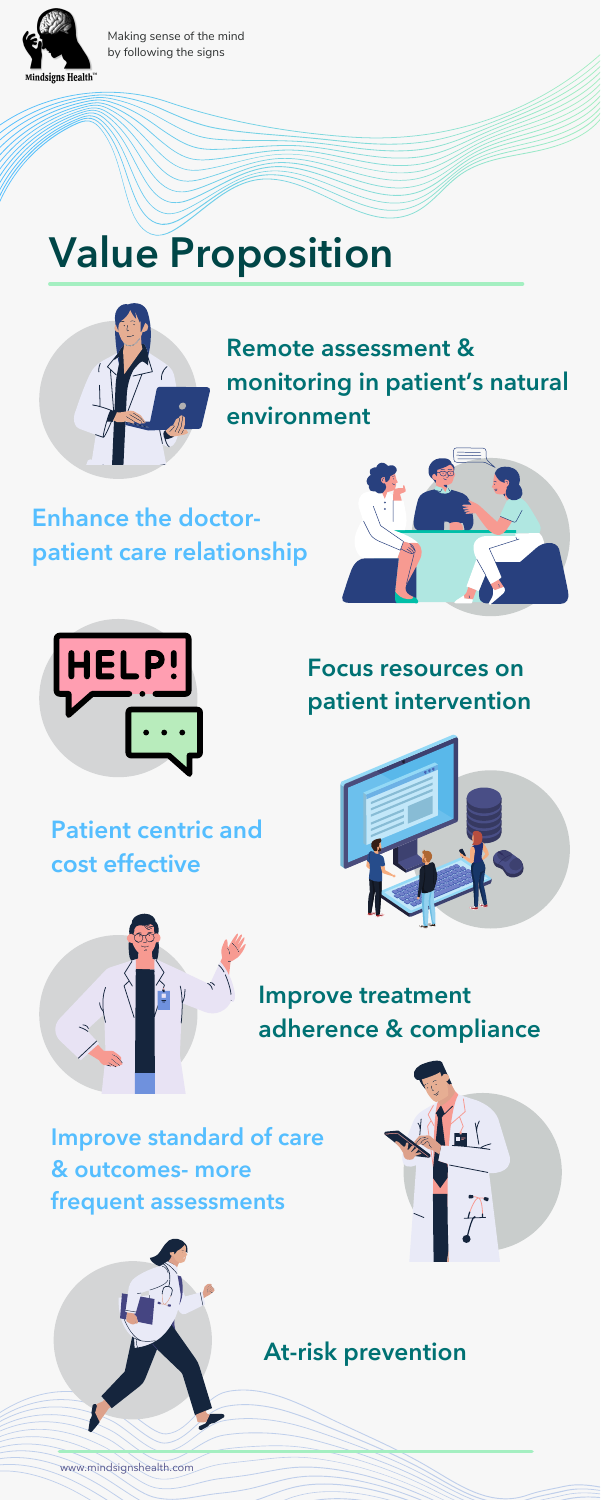

# Powering up Long-Term Remote Monitoring Between Doctors' Visits



Making sense of the mind by following the signs

#### Remote long-term monitoring

 $\bullet\mathcal{C}$ all recording and analysis

• Dynamic symptoms/trends assessment- set alerts for healthcare practitioners

• More frequent assessments

Broad negative symptoms domains amotivation, blunted affect and alogia.

Diagnostic triage, negative and cognitive symptoms prediction with high clinical performance.

- Remote triage assessment in clinical interview
	- Patient-centric and cost effective
	- Improve treatment adherence & compliance







Clinical validation of speech, facial and motor biomarkers against gold-standard assessment tools.